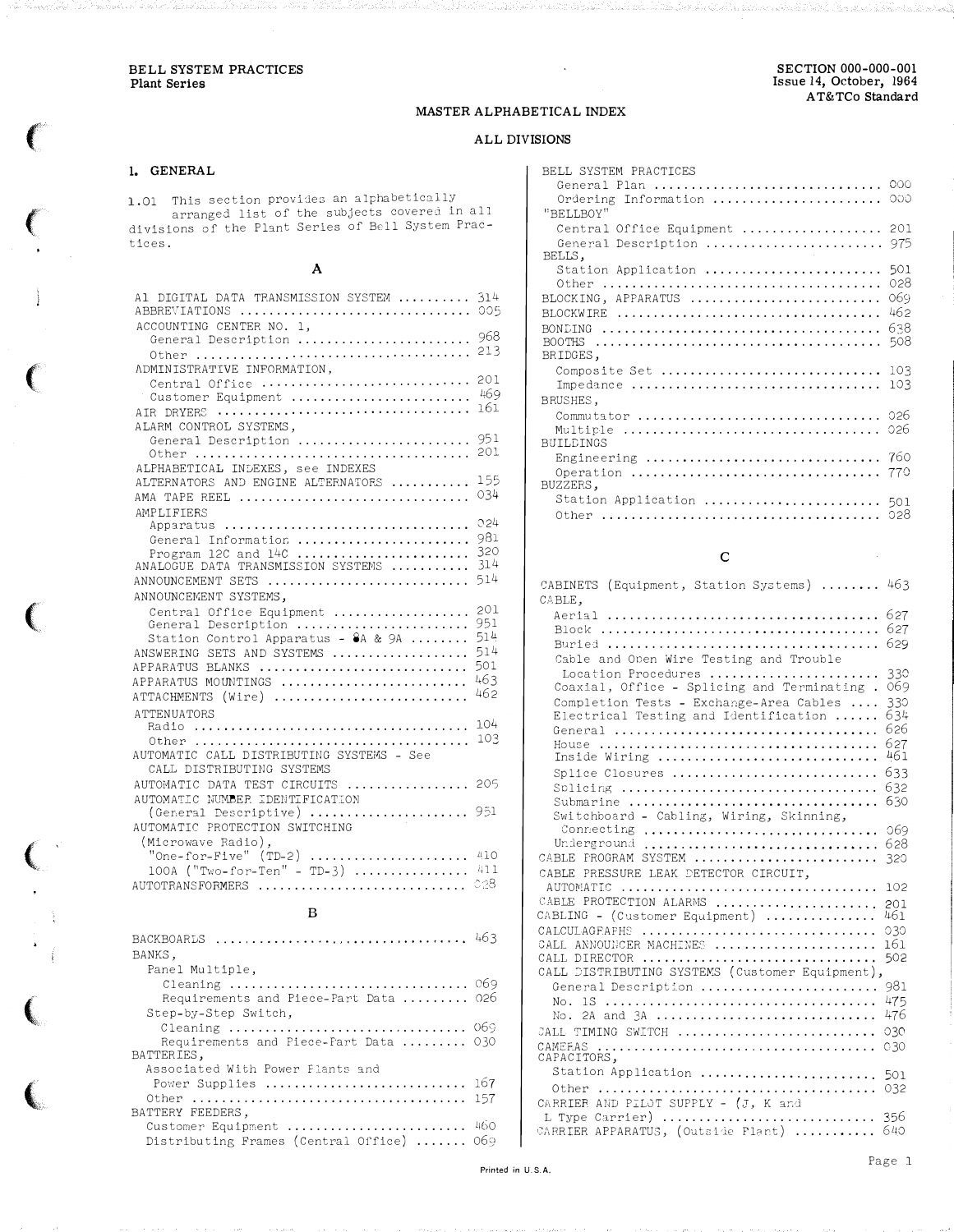| CARRIER FREQUENCY TRANSMISSION MEASURING<br>SETS                               | 103        |
|--------------------------------------------------------------------------------|------------|
| CARRIER PROGRAM SYSTEMS                                                        | 320        |
| CARRIER SYSTEMS,<br>Broad Band Carrier, Common Equipment                       |            |
| Components                                                                     | 356        |
| Carrier and Pilot Supply<br>Channel Banks                                      | 356<br>356 |
| Group Connecting Circuits                                                      | 356        |
| Line-up of Groups in Tandem<br>Noise and Modulation Tests                      | 356<br>356 |
| Patching Bays                                                                  | 356        |
| Submaster and Master Group Equipment                                           | 356        |
| Supergroup Connector<br>Terminal Equipment Components                          | 356<br>356 |
| Terminating Arrangements                                                       | 356        |
| C, H and Miscellaneous Types<br>J                                              | 352<br>354 |
|                                                                                | 355        |
|                                                                                | 358<br>359 |
| Maintenance Center,                                                            |            |
| L1 and L3 Type                                                                 | 360        |
| N, N1, N2, N3, O AND ON TYPES<br>Carrier Group Alarm                           | 362        |
| Deviation Regulator                                                            | 362        |
| Junctions<br>ON/K Systems - Repeatered High-Frequency                          | 362        |
|                                                                                | 362        |
| ON/Radio Systems - Radio Multiplex Points.<br>Repeaters                        | 362<br>362 |
| Signal Receiver Unit                                                           | 362        |
| Terminal Equipment<br>P Type                                                   | 362        |
| General Description                                                            | 970        |
|                                                                                | 363        |
| 7F Test Set<br>T1 Type                                                         | 363        |
| Outside Plant                                                                  | 632        |
| Other<br>Wire Line Entrance Links                                              | 365<br>357 |
| CARTONS, SHIPPING                                                              | 500        |
| CENTRALIZED MANUAL CONTROL SYSTEM<br>CHANNEL BANKS - (J, K and L Type Carrier) | 310<br>356 |
| CHANNELS FOR FEDERAL AVIATION AGENCY, AIRLINES                                 |            |
| AND OTHER AGENCIES<br>CHANNELS FOR POLLING TELEVISION RECEIVERS<br>$\cdots$    | 310<br>310 |
| CIRCUIT BREAKERS                                                               | 026        |
| CIRCUIT ORDER TESTING                                                          | 331        |
| CIVIL AIR DEFENSE WARNING SYSTEMS,<br>General Description                      | 951        |
|                                                                                |            |
| CLASSES OF PROGRAM SERVICE<br>CLEANING, APPARATUS                              | 320<br>069 |
| CLEANING CABINET                                                               | 034        |
| CLEANING, GENERAL<br>CLOCKS                                                    | 069<br>030 |
|                                                                                |            |
| CLOSURES, CABLE<br>COAXIAL CABLE TELEVISION TRANSMISSION                       | 633        |
| SYSTEMS - RF TYPE                                                              | 318        |
| CODE CALLING SYSTEMS - (Customer Equipment)<br>COIL CASES, GENERAL             | 473<br>626 |
| COIN COLLECTORS,                                                               |            |
| Common Battery  506<br>Local Battery and Magneto                               | 510        |
| COIN CONTROL,                                                                  |            |
| Inband method (General Descriptive)                                            | 951        |
| COIN RELAYS<br>COMMAND CONFERENCE SYSTEMS - (Customer                          | 506        |
|                                                                                |            |
|                                                                                |            |

COMMAND POST ALERTING NETWORK (COPAN) ....... 310 COMPENSATING RESISTANCE - REVERTIVE AND PCI PU LSING ..... .. ............. . ..... . . . .. .. 201 COMMUNITY DIAL OFFICES See STEP-BY-STEP OFFICES COMMUTATOR BRUSHES . . .... . ...... . ............ . 026 COMMUTATORS . . . ....... ...... .................. 026 026 COMPENSATORS ................................ . 010 COMPLAINTS, ENGINEERING ..................... . COMPRESSORS AND COMPRESSOR-DEHYDRATORS ...... 161 CONCENTRATORS (General Descriptive) .......... 951 CONCENTRATORS, LINE ............................. 067 CONCENTRATORS, (Outside Plant) ............... 639 067 CONCENTRATOR SYSTEMS - ( Customer Equipment) .. CONDENSED SECTIONS, see Particular Division CONDUIT, Customer Premises ........................... 461 Outside Plant ................................... 622 CONFERENCE SET . . . . . . . . . . . . . . . . . . . . . . . . . . . . . . . 512 CONNECTING . . . . . . . . . . . . . . . . . . . . . . . . . . . . . . . . . . . 069 CONNECTING BLOCKS ............................ 461 CONNECTORS ........... . . ............. . . . . ..... 032 CONNECTORS (Outside Plant) ................... 636 CONNECTORS, SOLDERLESS, POWER . . . ............. 069 CONSOLES, Selector ................................... 504 Telephone  $\ldots \ldots \ldots \ldots \ldots \ldots \ldots \ldots \ldots \ldots \ldots \ldots \ldots \, 504$ CONSTRUCTION EQUIPMENT, ( Outside Plant) ...... 649 CONTACTORS ......... .......................... 026 CONTACTS, APPARATUS - CLEANING, RECONDITIONING AND REPLACING ................. 069 CON'l'ROL PANELS . ........................ . . . ... 026 CONTROLLERS, Control Units .............................. 024 Engine Control Circuits ..................... 024 Master Controllers . ........................ 024 Voltage Controllers ........................... 024 CONVERSION TO UNIFORM NUMBERING PLAN . . . . . . . . . 000 **CONVERTERS** Station - TTY .... . ............... .. . . . ..... 570 Other . . ..... . . . . ............. . ..... . ....... 161 COPAN NETWORK ................................... 310 CORD REELS, Station Application ......................... 501 Other ... ................. ... ....... .... ..•. 032 CORDS, Station Application ............................ 501 Other ................... . ......... . ........ 032 COUNTERCELLS . . . . . . . . . . . . . . . . . . . . . . . . . . . . . . . . . 157 COUNTERS . . . . . . . . . . . . . . . . . . . . . . . . . . . . . . . . . . . . . 0 30 CRASH ALARM SYSTEMS - (Customer Equipment) ... 480 CREDITING CHARGES ON TEST CALLS .............. 010 CROSSBAR OFFICES No. 1 General Description ...................... 957 Other ........ ....... ...... .............. . 216 No. 5 General Description ....................... 958 Other ........ .......... . ............. . ... 218 Tandem General Description ............................... 960 Other ................ . ................... 220 Toll, No. 4A and 4M, General Description ...................... 964 Other ................................... . 212 CROSS CONNECTIONS, DISTRIBUTING FRAME ....... . 069 CROSS REFERENCE LISTS A Series to Plant Series .................... 200 B Series to Plant Series ................... 000 C Series to Plant Series .................. . 000 E Series to Plant Series G Series to Plant Series 000 300

,,�� •. ,

'')

,)

' ,,

 $\sim$  ,  $\sim$  ,  $\sim$  ,  $\sim$  ,  $\sim$  ,  $\sim$  ,  $\sim$  ,  $\sim$  ,  $\sim$  ,  $\sim$  ,  $\sim$  ,  $\sim$  ,  $\sim$  ,  $\sim$  ,  $\sim$  ,  $\sim$  ,  $\sim$  ,  $\sim$  ,  $\sim$  ,  $\sim$  ,  $\sim$  ,  $\sim$  ,  $\sim$  ,  $\sim$  ,  $\sim$  ,  $\sim$  ,  $\sim$  ,  $\sim$  ,  $\sim$  ,  $\sim$  ,  $\sim$  ,  $\sim$ 

 $\overline{\phantom{a}}$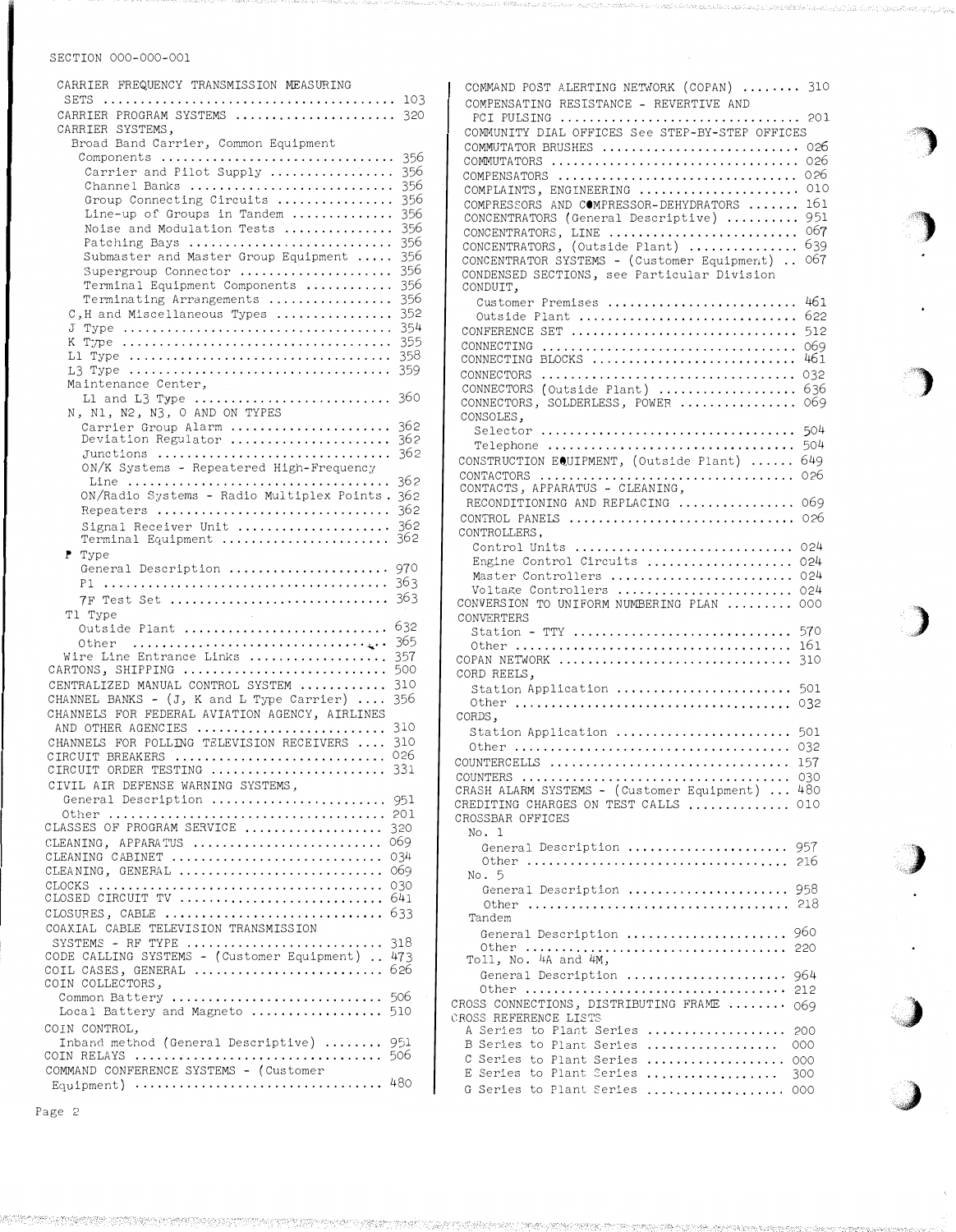#### CROSS REFERENCE LISTS (Cont'd)

| H Series to Plant Series  000     |  |  |  |  |
|-----------------------------------|--|--|--|--|
| J Series to Plant Series  000     |  |  |  |  |
| P Series to Flant Series  570     |  |  |  |  |
| R Series to Plant Series  400     |  |  |  |  |
| $950$ Series to Plant Series  000 |  |  |  |  |
| CROSSTALK MEASURING TEST SET  103 |  |  |  |  |

#### $\mathbf D$

| DATA, |  |                     |  |
|-------|--|---------------------|--|
|       |  | Auxiliary Sets  598 |  |
|       |  |                     |  |

| DATA SETS                                                                       |            |
|---------------------------------------------------------------------------------|------------|
| General Information                                                             | 59C        |
| 100 Series and Associated Services                                              | 591        |
| 200 Series and Associated Services                                              | 592        |
| 300 Series and Associated Services                                              | 593        |
| 400 Series and Associated Services                                              | 594<br>596 |
| 600 Series and Associated Services                                              | 314        |
| Transmission Tests                                                              | 592        |
| DATA SYSTEMS,                                                                   |            |
| Auxiliary Equipment  590 and 598                                                |            |
| General Description  972                                                        |            |
| DATA TEST CENTER.                                                               |            |
| Maintenance  205                                                                |            |
| DATA TEST CIRCUITS, AUTOMATIC                                                   |            |
| Maintenance  205                                                                |            |
| DATA TEST SETS,                                                                 |            |
| Pulse Measuring                                                                 | 103        |
|                                                                                 | 107        |
| DATA UNITS                                                                      | 590        |
| DEDICATED PLANT (Outside Plant)                                                 | 642        |
| DEFINITIONS                                                                     | 005        |
| DEHYDRATORS                                                                     | 161        |
| DELAY MEASURING SETS                                                            | 103        |
| DESIGNATION CARDS<br>DESIGNATION STRIPS (Stations)                              | 030<br>501 |
| DESKS, PLANT, TRAFFIC AND SERVICE OBSERVING                                     |            |
| General Description                                                             | 953        |
|                                                                                 | 210        |
| DETECTORS (Radio) 104<br>DEVIATION REGULATOR N AND ON2 CARRIER SYSTEMS. 362     |            |
|                                                                                 | 512        |
| DIALERS, AUTOMATIC<br>DIALS, DIAL ADAPTORS AND MOUNTINGS,                       |            |
|                                                                                 |            |
|                                                                                 |            |
| DIGITAL AND ANALOGUE DATA TRANSMISSION SYSTEMS,                                 |            |
| Al Digital Data Transmission System                                             | 314        |
| Data Line Switching Network  314                                                |            |
| Data Systems - Common Circuits, Equipment                                       |            |
| and Procedures $\ldots \ldots \ldots \ldots \ldots \ldots \ldots \ldots \;$ 314 |            |
| DIGITAL AND ANALOGUE DATA TRANSMISSION SYSTEMS,                                 |            |
| (Cont'd)                                                                        |            |
| Data Systems on Direct Distance Dialing                                         |            |
| $(DDD)$ Network                                                                 | 314        |
| Data Systems on Private Lines                                                   | 314        |
| Dial TWX on Direct Distance Dialing (DDD)                                       |            |
| Network                                                                         | 314        |
| Sage Data Transmission Systems                                                  | 314<br>314 |
| Wide Band Data Systems                                                          | 314        |
| DIODES,                                                                         |            |
| Station Application                                                             | 501        |
|                                                                                 |            |
| DIRECT DISTANCE DIALING                                                         |            |
| Equipment (General Descriptive)  951                                            |            |
|                                                                                 |            |

in parti kata kata yang kalendar dan kalendar dan ka

| DIRECTORY, TELEPHONE,                                                                                                                                                                                                                                                                                                                |  |
|--------------------------------------------------------------------------------------------------------------------------------------------------------------------------------------------------------------------------------------------------------------------------------------------------------------------------------------|--|
| 508<br>Hangers, Fasteners, Binders<br>508<br>Tables, Cabinets, Shelves<br>508<br>DISPATCHING SERVICE - (Customer Equipment)<br>473<br>DISTRIBUTING FRAMES<br>201<br>034<br>DISTRIBUTORS<br>005<br>DRIVE-UP PUBLIC TELEPHONE<br>508<br>DRIVES, PANEL AND MOTOR<br>159<br>462<br>DROP WIRING<br>032<br>157<br>069<br>159<br>DYNAMOTORS |  |
| E                                                                                                                                                                                                                                                                                                                                    |  |
| ECHO SUPPRESSORS<br>332<br>ECHO SUPPRESSOR TEST SET<br>103<br>$EDGE$ SORT CARDS $\ldots \ldots \ldots \ldots \ldots \ldots \ldots \ldots \ldots$<br>010                                                                                                                                                                              |  |
| ELECTRICAL INDICATING INSTRUMENTS                                                                                                                                                                                                                                                                                                    |  |
| 084<br>Catalogue Information<br>Common Usage - Maintenance, Selection and                                                                                                                                                                                                                                                            |  |
| 100                                                                                                                                                                                                                                                                                                                                  |  |
| Switching Systems and Power - Maintenance,<br>Selection and Use<br>102                                                                                                                                                                                                                                                               |  |
| ELECTRICAL TEST EQUIPMENT, (Outside Plant)<br>106                                                                                                                                                                                                                                                                                    |  |
| 635<br>ELECTROLYSIS, (Outside Plant)<br>ELECTRON TUBES                                                                                                                                                                                                                                                                               |  |
| General Information<br>024                                                                                                                                                                                                                                                                                                           |  |
| Station Application<br>501<br>Test Sets and Test Data<br>100                                                                                                                                                                                                                                                                         |  |
| ELECTRONIC SWITCHING SYSTEMS (ESS)                                                                                                                                                                                                                                                                                                   |  |
| No. 1<br>Description  966                                                                                                                                                                                                                                                                                                            |  |
| No. 101                                                                                                                                                                                                                                                                                                                              |  |
| Description  966                                                                                                                                                                                                                                                                                                                     |  |
| ELEVATOR APPARATUS - PANEL SWITCHING SYSTEM<br>026                                                                                                                                                                                                                                                                                   |  |
| ELEVATOR TELEPHONE SET  502                                                                                                                                                                                                                                                                                                          |  |
| EMERGENCY ALARM SYSTEMS -<br>CENTRAL OFFICE  201                                                                                                                                                                                                                                                                                     |  |
| EMERGENCY LINE OR TRUNK TRANSFER CIRCUITS  201                                                                                                                                                                                                                                                                                       |  |
| EMERGENCY REPORTING SYSTEMS,<br>Central Office Equipment  067                                                                                                                                                                                                                                                                        |  |
| Customer Equipment<br>473                                                                                                                                                                                                                                                                                                            |  |
| ENGINE ALTERNATORS<br>155<br>ENGINEERING COMPLAINT PROCEDURES<br>010                                                                                                                                                                                                                                                                 |  |
| ENGINES AND ENGINE SETS<br>159                                                                                                                                                                                                                                                                                                       |  |
| EQUALIZATION OF PROGRAM AND WIRED MUSIC<br>320                                                                                                                                                                                                                                                                                       |  |
| EQUALIZERS,                                                                                                                                                                                                                                                                                                                          |  |
| Frogram Circuits<br>320<br>Station Sets                                                                                                                                                                                                                                                                                              |  |
| 501<br>EQUIPMENT CABINETS (Station Systems)  463                                                                                                                                                                                                                                                                                     |  |
| EXCHANGE-AREA CABLES - COMPLETION TESTS  330                                                                                                                                                                                                                                                                                         |  |
| EXHAUSTER SETS  161                                                                                                                                                                                                                                                                                                                  |  |

#### $\mathbf F$

## FANS, FEEDERS, Battery - (Customer Equipment) .............. 460<br>Ringing - (Customer Equipment) .............. 460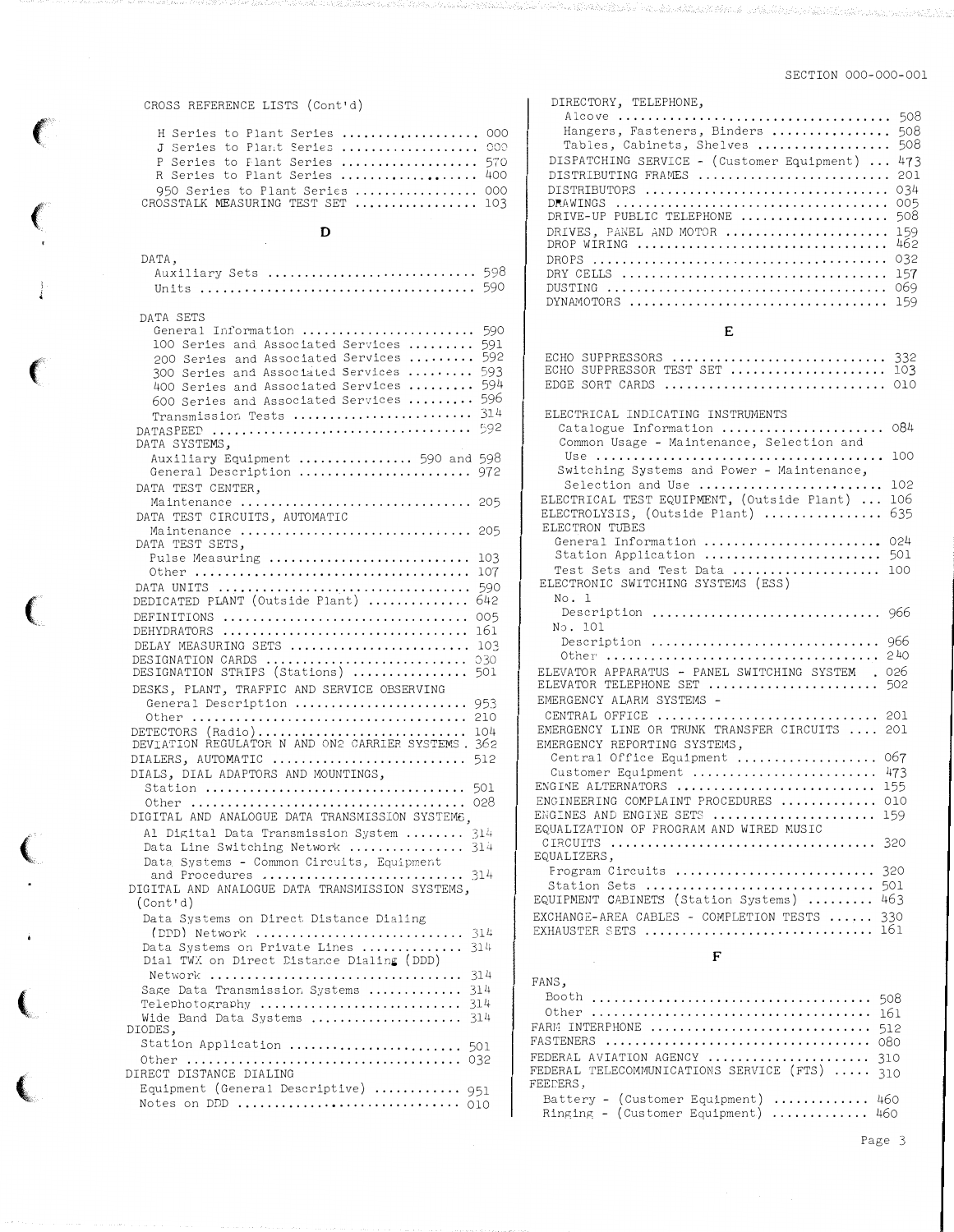| FILAMENT SUPPLIES  169<br>FILTERS (Station Application),                                           |                          |
|----------------------------------------------------------------------------------------------------|--------------------------|
| Battery Supply<br>Radio Frequency (Due to Dialing)<br>FINGERWHEEL (Dial)                           | 518<br>501<br>501        |
| FIRE FIGHTING<br>FITTINGS, FLOOR DUCT AND WIREMOLD                                                 | 010<br>010<br>461<br>065 |
| FM TERMINAL TEST SETS<br>FOREIGN EXCHANGE SERVICE<br>FOUR-WIRE SWITCHING PLAN USING NO. 5 CROSSBAR | 104<br>310               |
| General Description<br>FREQUENCY ANALYZERS                                                         | 958<br>310               |
| FREQUENCY SHIFT PULSING NO. 5 CROSSBAR OFFICES                                                     | 104<br>103               |
| General Description<br>FRICTION PADS, KS-8035                                                      | 958<br>218               |
| Telephone Set<br>FTS (Federal Telecommunications Service)                                          | 512<br>502<br>310<br>065 |
| FURNITURE<br>FUSES AND MOUNTINGS                                                                   | 026                      |

# G

| GAUGES.                                                                  |            |
|--------------------------------------------------------------------------|------------|
| Catalogue Information<br>Common Usage - Maintenance, Selection and       | 084        |
| Use                                                                      | 085        |
| GENERAL INFORMATION, All Divisions                                       | 000        |
| GENERAL INFORMATION (Customer Equipment)                                 | 460        |
| GENERAL INFORMATION (Divisions 020 to 179)<br>GENERAL PLAN, Plant Series | 020<br>000 |
| GENERATORS,                                                              |            |
|                                                                          | 155        |
| Milliwatt Reference                                                      | 103        |
| Motor                                                                    | 155        |
|                                                                          | 155        |
| Signal<br>Radio                                                          | 104        |
|                                                                          | 103        |
| LINE CONCENTRATOR<br>GFELLER                                             | 067        |
| INSULATING<br>GLOVES.                                                    |            |
| Outside Plant                                                            | 081        |
| Other                                                                    | 075        |
| GOGGLES                                                                  | 620        |
| GONGS,<br>Station Application                                            | 501        |
|                                                                          | 028        |
| GOVERNMENT SERVICES (Customer Equipment)                                 | 480        |
| GROUND RODS                                                              | 638        |
| GROUNDING REQUIREMENTS,                                                  |            |
| Autotrailers                                                             | 462        |
|                                                                          | 508        |
| Portable Electric Power Tools                                            | 080        |
| Power Plants                                                             | 167        |
| Protector and Signaling Grounds                                          | 638        |
| Illuminated<br>Sign.                                                     | 508        |
| GROUP ALERTING SYSTEM                                                    | 480        |
| GROUP CONNECTING CIRCUITS - (J. K and                                    |            |
| L Type Carrier) $\ldots, \ldots, \ldots, \ldots, \ldots, \ldots, \ldots$ | -356       |

#### HANDLING.

| Disconnected Station Apparatus  500           |  |
|-----------------------------------------------|--|
| Wire and Cable (Station)  461                 |  |
| HANDSET CORDS  501                            |  |
|                                               |  |
| HAND TELEPHONE SETS  510                      |  |
| HEADBANDS AND PADS  028                       |  |
| HEAD TELEPHONE SETS  028                      |  |
| HEATER BASE, KS-14782  514                    |  |
| HOME INTERPHONE  512                          |  |
| HOME-TO-SCHOOL INTERCOMMUNICATING SYSTEM  512 |  |
| HORNS, AUXILIARY SIGNAL  463                  |  |
|                                               |  |

 $\mathbf{I}$ 

| IMPAIRED HEARING TELEPHONE APPARATUS<br>500                                          |
|--------------------------------------------------------------------------------------|
| IMPAIRED SPEECH TELEPHONE APPARATUS<br>502                                           |
| 104<br>IMPEDANCE MATCHING DEVICES (Radio)                                            |
| INDEXES.                                                                             |
| Alphabetical,                                                                        |
| 760<br>Building Engineering and Operation                                            |
| 460<br>Customer Equipment                                                            |
| 084<br>Gauges - Catalogue Information                                                |
| 000                                                                                  |
| 218                                                                                  |
| 620<br>Outside Plant                                                                 |
| 460<br>Station Equipment                                                             |
| 226<br>Step-by-Step and Community Dial                                               |
| Supplemental Information-Central Office.<br>201                                      |
| 074<br>Tools - Catalogue Information                                                 |
| Code,                                                                                |
| Numerical (Station Equipment)  460                                                   |
| Numerical,                                                                           |
| Division, see Particular Division                                                    |
| Master<br>00 <sub>0</sub>                                                            |
| INDUCTION COILS<br>501                                                               |
| INDUCTIVE NOISE, STATION EQUIPMENT<br>500                                            |
| INFORMATION DESKS (Central Office)                                                   |
| General Description<br>953                                                           |
| 210<br>Other                                                                         |
| INFORMATION DESK (Customer Equipment)<br>475                                         |
| INSULATING CONTACTS - METHOD $\ldots \ldots \ldots \ldots$<br>069                    |
| INTERRUPTERS,                                                                        |
| Station Systems<br>518                                                               |
| 163<br>Other $\ldots \ldots \ldots \ldots \ldots \ldots \ldots \ldots \ldots \ldots$ |
| INVERTERS.                                                                           |
| For Telephone Answering Sets  514                                                    |
| 161                                                                                  |
|                                                                                      |

#### J

| JACKS,                                            |  |
|---------------------------------------------------|--|
|                                                   |  |
|                                                   |  |
|                                                   |  |
| JOINT CHIEF OF STAFF ALERTING NETWORK (JCSAN) 310 |  |
| JUNCTIONS                                         |  |
| Type 0 and ON Carrier Systems  362                |  |

## K

| KEY EQUIPMENT, STATION  512<br>KEY SERVICE UNITS $\,\ldots\ldots\ldots\ldots\ldots\ldots\ldots\ldots\ldots\,\,518$<br>KEY TELEPHONE SYSTEMS $\,\ldots\ldots\ldots\ldots\ldots\ldots\ldots\,518$<br>KEY TELEPHONE UNITS $\,\ldots\ldots\ldots\ldots\ldots\ldots\ldots\ldots\,518$ |  |
|----------------------------------------------------------------------------------------------------------------------------------------------------------------------------------------------------------------------------------------------------------------------------------|--|
| KEYS.                                                                                                                                                                                                                                                                            |  |
| Station Equipment  512                                                                                                                                                                                                                                                           |  |
|                                                                                                                                                                                                                                                                                  |  |

Page 4

## H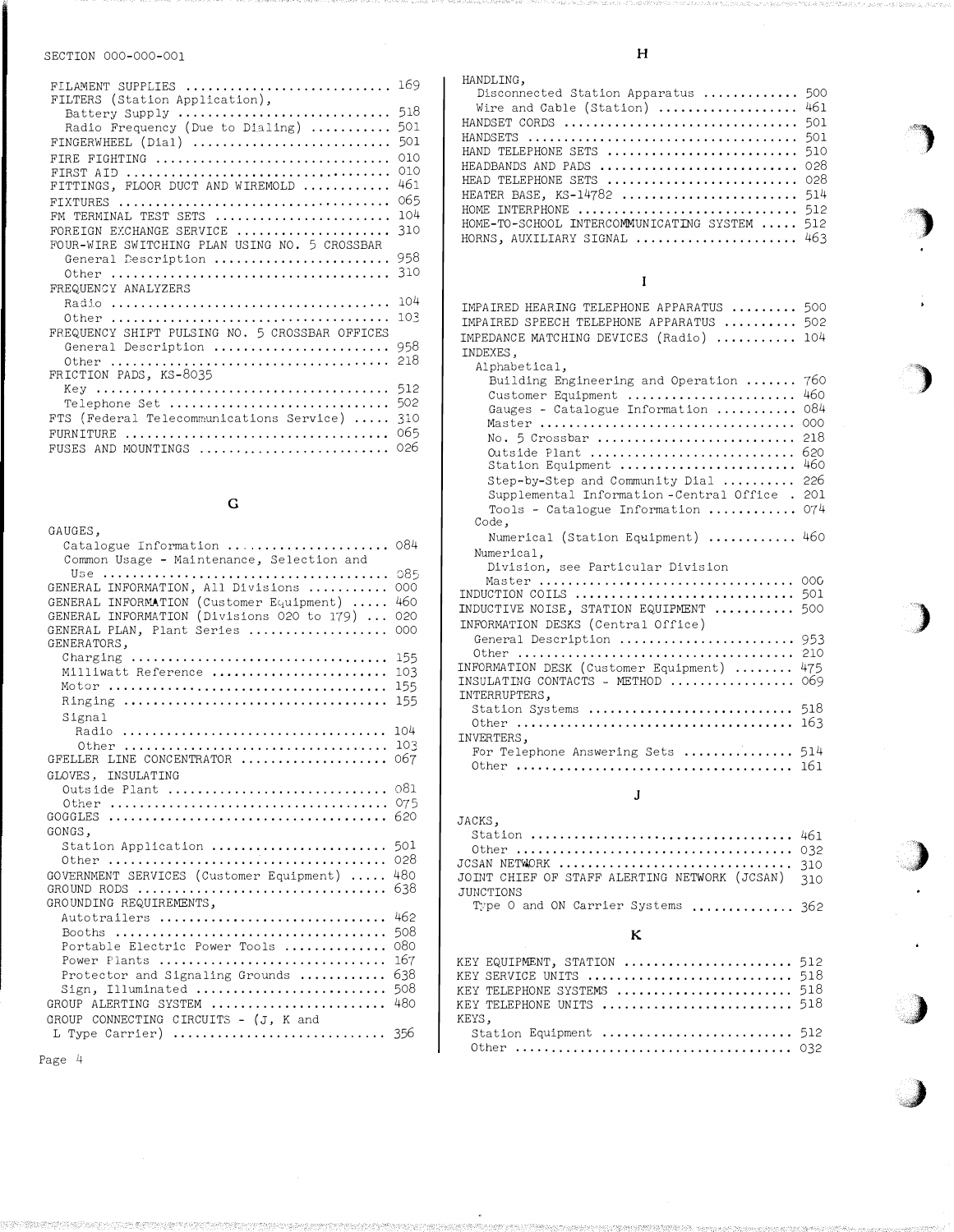L

 $\big($ 

 $\left($ 

 $\frac{1}{\sqrt{2}}$ 

 $\left($ 

 $\left($ 

 $\downarrow$ 

{

 $\overline{\mathbf{C}}$ 

| LADDERS AND LADDER SEATS                          |            |
|---------------------------------------------------|------------|
| LAMPS,                                            | 508        |
| Message Waiting                                   | 502        |
| Resistance,                                       |            |
| Station Application                               | 518        |
|                                                   | 032<br>032 |
| Switchboard<br>LETTERING - (Customer Equipment)   | 460        |
| LIGHTING FIXTURES,                                |            |
|                                                   | 508        |
|                                                   | 065        |
| LINE CONCENTRATORS                                | 067        |
| LINE CONCENTRATORS (Outside Plant)                | 639        |
| LINE SWITCHING SERVICE (DATA SYSTEMS)             | 591        |
| LINE-UP OF GROUPS IN TANDEM - (J, K and           | 356        |
| L Type Carrier)<br>LOUDSPEAKER CONFERENCE SERVICE | 512        |
| LOUDSPEAKER SETS                                  | 463        |

# M

| MAGNETIC REPERTORY DIALER  512<br>MAINTENANCE CENTER                                                                                                                                                                                                                                             |                                                                    |
|--------------------------------------------------------------------------------------------------------------------------------------------------------------------------------------------------------------------------------------------------------------------------------------------------|--------------------------------------------------------------------|
| L1 and L3 Type Carrier<br>TD-2 Microwave Radio<br>TH Microwave Radio<br>MASTER ALPHABETICAL INDEX, Plant Series<br>MASTER NUMERICAL INDEX, Plant Series<br>MATERIALS - POWER<br>MECHANICAL PROTECTION (Wire and Cable)<br>MESSAGE WAITING LAMPS<br>MESSAGE WAITING SERVICE (Customer Equipment). | 360<br>410<br>412<br>622<br>000<br>000<br>065<br>461<br>502<br>473 |
| METERS<br>Catalogue Information                                                                                                                                                                                                                                                                  | 084                                                                |
| Common Usage - Maintenance, Selection and<br>Use<br>METHODS                                                                                                                                                                                                                                      | 100<br>104.                                                        |
| Miscellaneous<br>MICROFILM SYSTEMS<br>MICROWAVE RADIO - see RADIO                                                                                                                                                                                                                                | 010<br>069<br>006                                                  |
| MILLIWATT DISTRIBUTING SYSTEMS<br>MILLIWATT REFERENCE GENERATORS<br>MODULAR STATION APPARATUS<br>MONITORING ARRANGEMENTS FOR PROGRAM SYSTEMS<br>MOTOR VEHICLES<br>MOTOROLA MICROWAVE RADIO                                                                                                       | 103<br>103<br>512<br>320<br>720<br>408                             |
| MOTORS<br>MOUNTING CORDS<br>MOUNTINGS (Station Equipment),                                                                                                                                                                                                                                       | 159<br>501                                                         |
| Apparatus<br>Drive-up, Walk-up (Coin Collector)<br>MULTISTATION SYSTEMS                                                                                                                                                                                                                          | 463<br>501<br>508<br>512<br>310                                    |

| NETWORKS (Station Set)  501<br>NETWORKS (Terminating)  103<br>NIGHTLIGHT TELEPHONE SETS  502<br>NOISE AND MODULATION TESTS - (J, K and                                                                          |            |
|-----------------------------------------------------------------------------------------------------------------------------------------------------------------------------------------------------------------|------------|
| L Type Carrier) $\ldots \ldots \ldots \ldots \ldots \ldots \ldots \ldots$ 356<br>NOISE MEASUREMENTS,                                                                                                            |            |
| Off-Premises Station Lines  331<br>PBX Central Office Trunks  331<br>Tie Trunks  331<br>Two-Wire Subscriber Loops  331                                                                                          |            |
| NOISE MEASURING SETS<br>NON-WESTERN ELECTRIC MICROWAVE RADIO<br>NUMBER CARDS AND STRIPS  501<br>NUMBERING - (Customer Equipment)  460<br>NUMBERING MACHINE (Number Card)  080<br>NUMERICAL INDEXES, see INDEXES | 103<br>408 |

## 0

| OSCILLATORS<br>Other $\ldots \ldots \ldots \ldots \ldots \ldots \ldots \ldots \ldots \ldots$ | 104<br>103 |
|----------------------------------------------------------------------------------------------|------------|
| OSCILLOSCOPES                                                                                |            |
|                                                                                              | 104        |
| Other $\ldots \ldots \ldots \ldots \ldots \ldots \ldots \ldots \ldots \ldots$                | 103        |
| OPEN WIRE PROGRAM SYSTEM                                                                     | 320        |
| OPERATOR CHAIRS                                                                              | 065        |
| OPERATOR TRAINING EQUIPMENT  201                                                             |            |
| ORDER TURRETS - (Customer Equipment)  475                                                    |            |
| ORDER WIRE SYSTEMS.                                                                          |            |
| ORDERING INFORMATION - BSP's  000                                                            |            |
| General Description  951                                                                     |            |
|                                                                                              |            |
| OUTSIDE PLANT, GENERAL 620                                                                   |            |

# p

| PACKAGING AND HANDLING (Station Apparatus)  500                   |            |
|-------------------------------------------------------------------|------------|
| PADS,                                                             |            |
| Friction, $KS-8035$                                               | 502        |
| Headband                                                          | 028        |
| PANEL OFFICES                                                     | 215        |
| PARTY LINE INTERFERENCE, PREVENTION OF                            | 502        |
| PATCHING BAYS - Carrier Systems                                   | 356        |
| PBX SWITCHED LONG HAUL TIE LINES                                  | 310        |
| PERFORATORS                                                       | $-334$     |
| PERSONAL SIGNALING SYSTEM NO. 1A ("BELLBOY")                      |            |
| Central Office Equipment                                          | 201        |
| General Description                                               | 975        |
| PHOTO PROCESSORS                                                  | 030        |
| PILOT WIRE REGULATORS                                             | 332        |
| PLUGS.                                                            |            |
|                                                                   |            |
| Station Application                                               | 461        |
|                                                                   | 032        |
| POLE CHANGERS                                                     | 163        |
| POLE LINES                                                        | 621        |
| POTENTIOMETERS                                                    | 0.28       |
| POWER CABLE AND CORD ASSEMBLIES (Booths)                          | 508        |
| POWER CORD PLUG RETAINER                                          | 167        |
| POWER - MISCELLANEOUS SIRCUITS AND EQUIPMENT.                     | 171        |
| POWER PIANT MATERIAL                                              | 065        |
| POWER PLANTS AND FOWER SUPPLY                                     | 167        |
| POWER RELAY SETS                                                  | 463        |
| PRESSURE SYCTEMS.                                                 |            |
|                                                                   | 637        |
| PREWIRING (High Rise Apartments)<br>PRIMARY ALERTING SYSTEM (SAC) | 461<br>310 |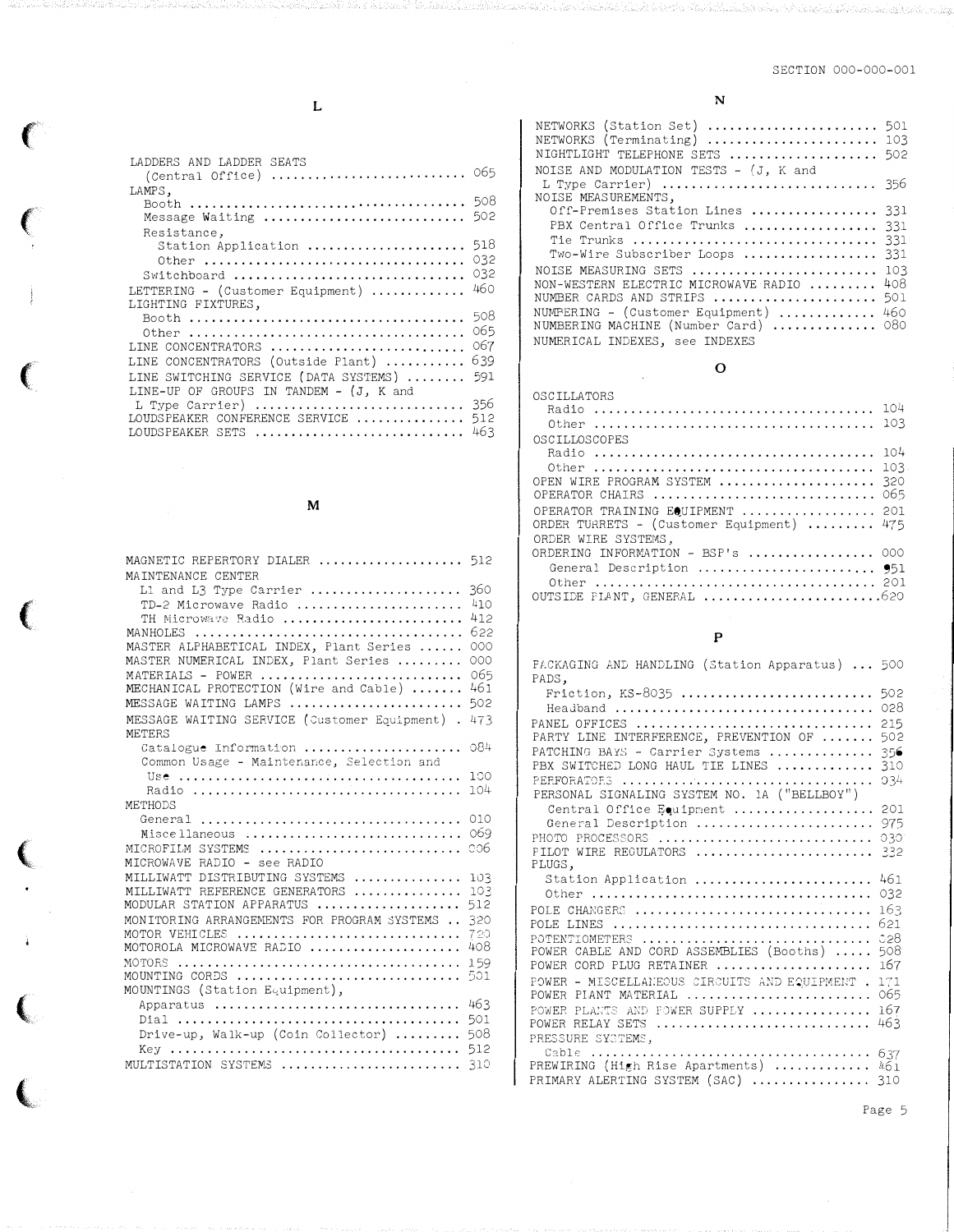| PRIVATE BRANCH EXCHANGES,                                                                                                                                                                                                                                                                                                                                                                                                                                                                                                     |                                                                                                                                                 |
|-------------------------------------------------------------------------------------------------------------------------------------------------------------------------------------------------------------------------------------------------------------------------------------------------------------------------------------------------------------------------------------------------------------------------------------------------------------------------------------------------------------------------------|-------------------------------------------------------------------------------------------------------------------------------------------------|
| Common Information<br>500 and 600 Series<br>700 Series                                                                                                                                                                                                                                                                                                                                                                                                                                                                        | 534<br>534<br>540                                                                                                                               |
| General Descriptive<br>All PBXs                                                                                                                                                                                                                                                                                                                                                                                                                                                                                               | 981                                                                                                                                             |
| Specific Information<br>500 Series (except 508 and 520)<br>$508A - (Dispatching Service)$<br>520-Type - (Emergency Reporting System)<br>600 Series<br>701-Type<br>$711 - Type$<br>740-Type<br>755A<br>756A<br>758c<br>761A<br>LINE CONFERENCE CIRCUITS<br>PRIVATE<br>TELETYPEWRITER SERVICES<br>PRIVATE<br>LTNE.<br>TELEPHONE SYSTEMS AND SERVICES<br>LINE<br><b>PRIVATE</b><br>SERVICE SYSTEMS (General Descriptive). 982<br>PRIVATE<br>PROGRAM DOCUMENTATION STANDARDS, EDP<br>TRANSMISSION SYSTEMS AND SERVICES<br>PROGRAM | 536<br>473<br>473<br>538<br>541<br>542<br>543<br>541<br>542<br>546<br>548<br>550<br>551<br>551<br>551<br>551<br>201<br>571<br>310<br>007<br>320 |
| PROTECTION,<br>Electrical (Outside Plant and Station                                                                                                                                                                                                                                                                                                                                                                                                                                                                          |                                                                                                                                                 |

| Liectrical (Outside riant and Station    |  |
|------------------------------------------|--|
|                                          |  |
| Mechanical (Station Wire and Cable)  461 |  |
| Other Customer Equipment  465            |  |
| PROTECTION SWITCHING TEST SETS  104      |  |
| PROTECTORS AND MOUNTINGS  638            |  |

# R

| RACEWAYS AND CONDUIT (Customer Equipment) | 461 |
|-------------------------------------------|-----|
|                                           | 010 |
| RADIO,                                    |     |
| Motorola Microwave                        | 408 |
| Non-Western Electric Microwave            | 408 |
| RCA Microwave                             | 408 |
| Test Equipment                            | 104 |
| TD-2 Microwave                            | 410 |
| TD-3 Microwave                            | 411 |
| TE Microwave                              | 409 |
| TH Microwave                              | 412 |
| Microwave<br>T.T                          | 409 |
| TL Microwave                              | 409 |
| RADIO FREQUENCY SUPPRESSION FILTERS       |     |
| (Station)  501                            |     |
| RADIO MULTIPLEX POINTS                    |     |
| ON/Radio Systems                          | 362 |
| RADIO PROGRAM CIRCUITS                    | 320 |
| RANGE CHARTS (Private Branch Exchange)    | 534 |
|                                           | 512 |
| RCA MICROWAVE RADIO                       | 408 |
| RECEIVERS,                                | 034 |
| Bone Conduction                           | 501 |
|                                           | 594 |
| Door Answering                            | 512 |
|                                           | 028 |
|                                           | 501 |
| RECONDITIONING APPARATUS                  | 069 |
|                                           |     |

| RECORDED TELEPHONE DICTATION TRUNK -      |     |
|-------------------------------------------|-----|
| (Customer Equipment)                      |     |
| General Descriptive                       | 981 |
| Equipment                                 | 473 |
| RECORDER CONNECTORS                       | 463 |
| RECORDER COUPLERS                         | 463 |
| RECORDERS AND RECORDER-REPRODUCERS        |     |
| General Description  951                  |     |
|                                           | 034 |
| RECORDERS - TRAFFIC AND CONCENTRATOR      |     |
| TRUNK USAGE.                              |     |
| General Description                       | 951 |
| Other                                     | 201 |
| RECTIFIERS                                | 169 |
| REGENERATIVE REPEATERS                    | 034 |
|                                           | 034 |
|                                           | 030 |
| REGULATORS.                               |     |
|                                           | 024 |
|                                           | 024 |
| RELAYS,                                   |     |
|                                           | 506 |
|                                           | 040 |
| <b>REPEATERS</b>                          |     |
| Test Sets                                 |     |
|                                           | 103 |
| 12F, E Repeater                           | 103 |
| Type N, O and ON Carrier Systems          |     |
| Repeatered High-Frequency Line            | 362 |
| Voice Frequency                           |     |
| 22 and 44 Type                            | 332 |
|                                           | 332 |
| V Type                                    | 332 |
| REQUIREMENTS, GENERAL - (Divisions 020 to |     |
|                                           | 020 |
| REQUIREMENT TABLES                        | 005 |
| RESCUE PROCEDURES                         | 010 |
|                                           | 032 |
| RETURN LOSS TEST SET                      | 103 |
|                                           | 028 |
|                                           | 028 |
| RINGING FEEDERS - (Customer Equipment)    | 460 |
| RINGING MACHINES                          | 163 |
| RODS, TRIP                                | 026 |
|                                           |     |

•'l

1

## s

| $SAC - PRIMARY ALERTING SYSTEM  \dots \dots \dots \dots$ 310                          |     |
|---------------------------------------------------------------------------------------|-----|
| SAFETY PRECAUTIONS,<br>Cathode Ray Tubes  010                                         |     |
| Electronic Equipment                                                                  | 010 |
| SAGE (102A Key Equipment)  480                                                        |     |
|                                                                                       |     |
| SAGE DATA TRANSMISSION SYSTEMS  314<br>SCAN (Switched Circuit Automatic Network)  310 |     |
| SCHOOL-TO-HOME INTERCOMMUNICATING SYSTEM  512                                         |     |
| SECRETARIAL SERVICE - (Customer Equipment)                                            |     |
| Concentrator Equipment  067                                                           |     |
| Concentrator-Identifier System (General                                               |     |
| Descriptive) $\ldots \ldots \ldots \ldots \ldots \ldots \ldots \ldots \ldots$ 951     |     |
| Switchboard Equipment  536                                                            |     |
| SELECTIVE CALLING SYSTEMS                                                             |     |
| 1A High Speed  592                                                                    |     |
|                                                                                       |     |
| SELECTIVE CONTROL SYSTEM  310                                                         |     |
| SELECTIVE SIGNALING SYSTEMS  310                                                      |     |
| SELECTOR CONSOLES $\,\ldots\ldots\ldots\ldots\ldots\ldots\ldots\ldots\ldots\,504$     |     |
|                                                                                       |     |
| SERVICE OBSERVING DESKS                                                               |     |
| General Description  953                                                              |     |
|                                                                                       |     |
| SHELVES, BOOTH AND DIRECTORY  508                                                     |     |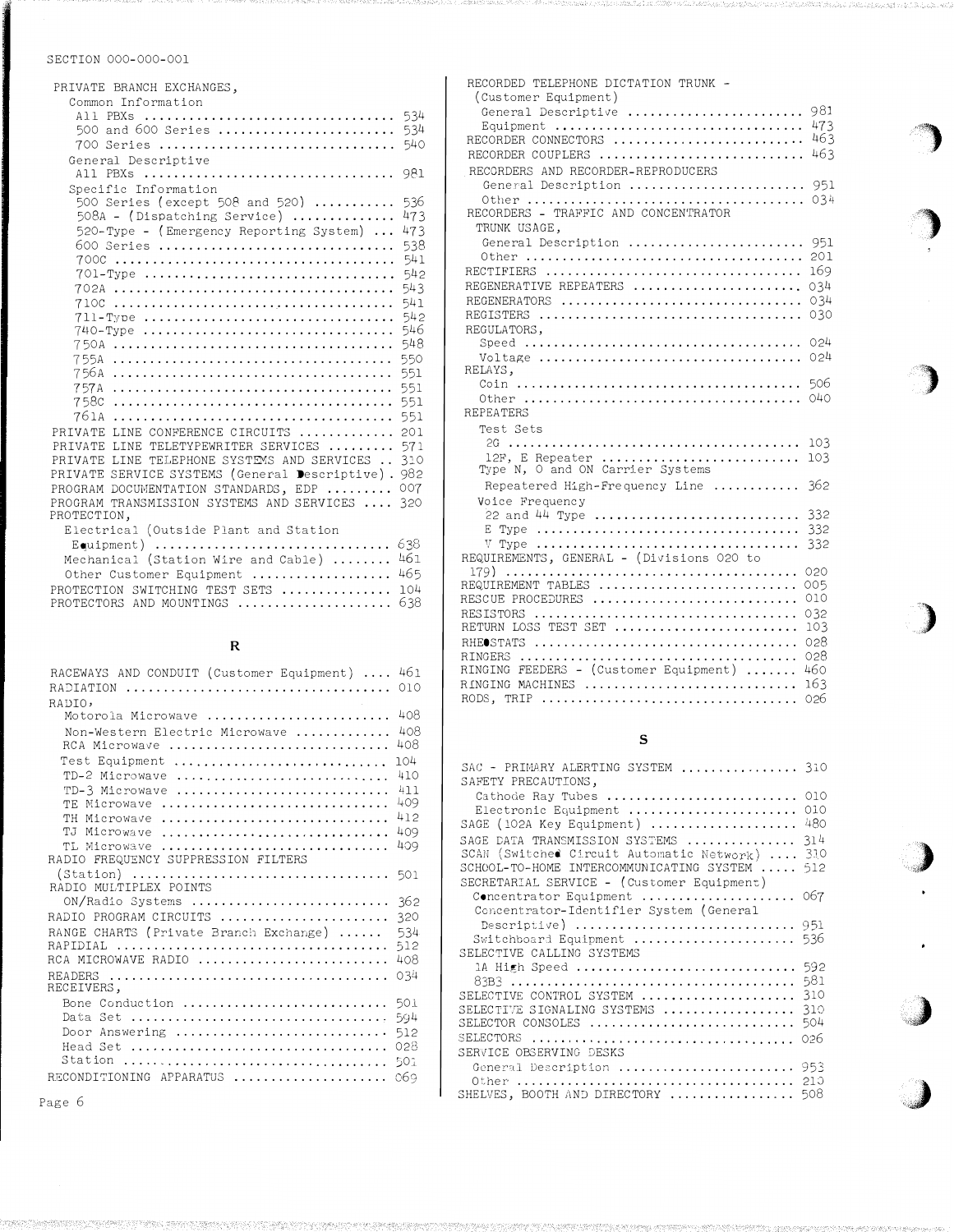| SIGNAL GENERATORS (Radio)                                                                                                                                                                                                                                                                                                                                                                                                                                                                                          | 104        |
|--------------------------------------------------------------------------------------------------------------------------------------------------------------------------------------------------------------------------------------------------------------------------------------------------------------------------------------------------------------------------------------------------------------------------------------------------------------------------------------------------------------------|------------|
| SIGNALING EQUIPMENT                                                                                                                                                                                                                                                                                                                                                                                                                                                                                                | 179        |
| SIGNALING SYSTEMS (General Descriptive)                                                                                                                                                                                                                                                                                                                                                                                                                                                                            | 975        |
|                                                                                                                                                                                                                                                                                                                                                                                                                                                                                                                    | 032        |
| SIGNS, PUBLIC TELEPHONE                                                                                                                                                                                                                                                                                                                                                                                                                                                                                            | 508        |
| SINGING POINT TEST SET<br>SINGLE SIDEBAND PROGRAM SYSTEMS                                                                                                                                                                                                                                                                                                                                                                                                                                                          | 103<br>320 |
|                                                                                                                                                                                                                                                                                                                                                                                                                                                                                                                    | 032        |
| SOLDERED CONNECTIONS, MAKING AND                                                                                                                                                                                                                                                                                                                                                                                                                                                                                   |            |
| REMOVING                                                                                                                                                                                                                                                                                                                                                                                                                                                                                                           | 069        |
|                                                                                                                                                                                                                                                                                                                                                                                                                                                                                                                    | 028        |
| SPEAKERPHONE SYSTEMS                                                                                                                                                                                                                                                                                                                                                                                                                                                                                               | 512        |
| SPECIAL MULTISTATION SYSTEMS<br>SPECIAL SAFEGUARDING MEASURES (SSM)                                                                                                                                                                                                                                                                                                                                                                                                                                                | 310<br>460 |
| SPECIAL SERVICE PROTECTION (SSP)                                                                                                                                                                                                                                                                                                                                                                                                                                                                                   | 460        |
| SPECIAL SERVICES - Customers' Premises                                                                                                                                                                                                                                                                                                                                                                                                                                                                             |            |
| (General Descriptive)                                                                                                                                                                                                                                                                                                                                                                                                                                                                                              | 981        |
| SPECIFICATIONS                                                                                                                                                                                                                                                                                                                                                                                                                                                                                                     | 005        |
| SPEED REDUCTION UNITS                                                                                                                                                                                                                                                                                                                                                                                                                                                                                              | 161        |
| SPLICING                                                                                                                                                                                                                                                                                                                                                                                                                                                                                                           | 632        |
|                                                                                                                                                                                                                                                                                                                                                                                                                                                                                                                    | 365        |
| STANDING ORDERS FOR BSP's                                                                                                                                                                                                                                                                                                                                                                                                                                                                                          | 000        |
|                                                                                                                                                                                                                                                                                                                                                                                                                                                                                                                    | 026        |
| STEP-BY-STEP OFFICES                                                                                                                                                                                                                                                                                                                                                                                                                                                                                               |            |
| General Description  955                                                                                                                                                                                                                                                                                                                                                                                                                                                                                           |            |
| Equipment Common to More Than One Type                                                                                                                                                                                                                                                                                                                                                                                                                                                                             |            |
| Step-by-Step or Community Dial Office                                                                                                                                                                                                                                                                                                                                                                                                                                                                              | 226        |
| General and Testing Information Applying to<br>Intertoll Dialing, CAMA, AMA and ANI                                                                                                                                                                                                                                                                                                                                                                                                                                | 227        |
| Testing Information Applying to Specific                                                                                                                                                                                                                                                                                                                                                                                                                                                                           |            |
| Step-by-Step and Community Dial Offices                                                                                                                                                                                                                                                                                                                                                                                                                                                                            | 225        |
| STRATEGIC AIR COMMAND PRIMARY ALERTING SYSTEM.                                                                                                                                                                                                                                                                                                                                                                                                                                                                     | 310        |
| SUBMASTER AND MASTER GROUP EQUIPMENT -                                                                                                                                                                                                                                                                                                                                                                                                                                                                             |            |
| $(L$ Type Carrier)<br>SUBSCRIBER SETS,                                                                                                                                                                                                                                                                                                                                                                                                                                                                             | 356        |
| Common Battery Station Sets                                                                                                                                                                                                                                                                                                                                                                                                                                                                                        | 502        |
| Common Battery Coin Collectors                                                                                                                                                                                                                                                                                                                                                                                                                                                                                     | 506        |
| Local Battery Station and Coin Sets                                                                                                                                                                                                                                                                                                                                                                                                                                                                                | 508        |
| SUPERGROUP CONNECTOR - (L1 Type Carrier)                                                                                                                                                                                                                                                                                                                                                                                                                                                                           | 356        |
| SUPERVISOR CHAIRS                                                                                                                                                                                                                                                                                                                                                                                                                                                                                                  | 065        |
| SUPPLEMENTAL INFORMATION - CENTRAL OFFICES                                                                                                                                                                                                                                                                                                                                                                                                                                                                         | 201        |
| <b>SUPPLIES</b><br>$Contents \ldots \ldots \ldots \ldots \ldots \ldots \ldots \ldots$                                                                                                                                                                                                                                                                                                                                                                                                                              | 742        |
| Distribution                                                                                                                                                                                                                                                                                                                                                                                                                                                                                                       | 744        |
| Functions - Miscellaneous                                                                                                                                                                                                                                                                                                                                                                                                                                                                                          | 746        |
| General Information                                                                                                                                                                                                                                                                                                                                                                                                                                                                                                | 740        |
| Material Returns                                                                                                                                                                                                                                                                                                                                                                                                                                                                                                   | 745        |
| $\begin{minipage}[c]{0.00\linewidth} \textbf{Ordering} \end{minipage}[t]{\begin{minipage}[c]{0.00\linewidth} \textbf{Ordering} \end{minipage}[t]{\begin{minipage}[c]{0.00\linewidth} \textbf{Ordering} \end{minipage}[t]{\begin{minipage}[c]{0.00\linewidth} \textbf{Ordering} \end{minipage}[t]{\begin{minipage}[c]{0.00\linewidth} \textbf{Ordering} \end{minipage}[t]{\begin{minipage}[c]{0.00\linewidth} \textbf{Ordering} \end{minipage}[t]{\begin{minipage}[c]{0.00\linewidth} \textbf{Ordering} \end{minip$ | 743        |
| Supporting Functions  741<br>SWITCHBOARD EQUIPMENT, MISCELLANEOUS,                                                                                                                                                                                                                                                                                                                                                                                                                                                 |            |
| CENTRAL OFFICE  201                                                                                                                                                                                                                                                                                                                                                                                                                                                                                                |            |
| SWITCH PANELS  030                                                                                                                                                                                                                                                                                                                                                                                                                                                                                                 |            |
| SWITCHED CIRCUIT AUTOMATIC NETWORK (SCAN)  310                                                                                                                                                                                                                                                                                                                                                                                                                                                                     |            |
| SWITCHED SERVICES NETWORKS  310                                                                                                                                                                                                                                                                                                                                                                                                                                                                                    |            |
| SWITCHES,<br>Magnetic  026                                                                                                                                                                                                                                                                                                                                                                                                                                                                                         |            |
|                                                                                                                                                                                                                                                                                                                                                                                                                                                                                                                    |            |
| SWITCHING EQUIPMENT FOR PROGRAM SYSTEMS  320                                                                                                                                                                                                                                                                                                                                                                                                                                                                       |            |
| SWITCHING SYSTEMS                                                                                                                                                                                                                                                                                                                                                                                                                                                                                                  |            |
| Automatic Protection (Radio) - See                                                                                                                                                                                                                                                                                                                                                                                                                                                                                 |            |
| Automatic Protection Switching                                                                                                                                                                                                                                                                                                                                                                                                                                                                                     |            |
| Crossbar Tandem<br>General Description  960                                                                                                                                                                                                                                                                                                                                                                                                                                                                        |            |
|                                                                                                                                                                                                                                                                                                                                                                                                                                                                                                                    |            |
| Electronic Switching Systems,                                                                                                                                                                                                                                                                                                                                                                                                                                                                                      |            |
| No. 1,                                                                                                                                                                                                                                                                                                                                                                                                                                                                                                             |            |
| General Description  966                                                                                                                                                                                                                                                                                                                                                                                                                                                                                           |            |
| No. 101,                                                                                                                                                                                                                                                                                                                                                                                                                                                                                                           |            |
|                                                                                                                                                                                                                                                                                                                                                                                                                                                                                                                    |            |
| General Description  966                                                                                                                                                                                                                                                                                                                                                                                                                                                                                           |            |
| No. 1 Accounting Center,                                                                                                                                                                                                                                                                                                                                                                                                                                                                                           |            |
| General Description  968                                                                                                                                                                                                                                                                                                                                                                                                                                                                                           |            |

 $\left($ 

: 오늘 부분 무엇이 보니까지 하나 저가님의 하나 있는 모든 모

 $\left($ 

 $\epsilon$ 

 $\left($ 

(

 $\left($ 

 $\big($ 

| No. 1, 3, 5 and 6 Toll Offices and No. 1,<br>$3, 5$ and 6 Toll Switchboards  211<br>No. 4A and 4M Toll Switching Systems,<br>General Description  964     |                   |
|-----------------------------------------------------------------------------------------------------------------------------------------------------------|-------------------|
| No. 300,<br>General Description<br>Other $\ldots \ldots \ldots \ldots \ldots \ldots \ldots \ldots \ldots \ldots$                                          | 981<br>480        |
| No. 305,<br>General Description                                                                                                                           | 981<br>480        |
| No. 307,<br>Data Equipment<br>Switching Equipment<br>No. 400,                                                                                             | 592<br>480        |
| General Description<br>Other $\ldots \ldots \ldots \ldots \ldots \ldots \ldots \ldots \ldots$                                                             | 981<br>518        |
| No. 1 Crossbar<br>General Description  957<br>Other $\ldots \ldots \ldots \ldots \ldots \ldots \ldots \ldots \ldots$                                      | 216               |
| No. 5 Crossbar<br>General Description<br>Other $\ldots \ldots \ldots \ldots \ldots \ldots \ldots \ldots \ldots \ldots$<br>Step-by-Step and Community Dial | 958<br>218<br>215 |
| General Description<br>Equipment Common to More Than One Type                                                                                             | 955               |
| Step-by-Step or Community Dial Office<br>General and Testing Information Applying<br>to Intertoll Dialing, CAMA, AMA, ANI                                 | 226               |
| and Common Control  227<br>Testing Information Applying to Specific                                                                                       |                   |
| Step-by-Step and Community Dial Offices. 225<br>SYMBOLS (Schematic)                                                                                       | 005               |

# T

| TAPE REELS AND REELER                        | 034 |
|----------------------------------------------|-----|
| TD-2 Microwave Radio                         | 410 |
| TD-3 Microwave Radio                         | 411 |
| TE MICROWAVE RADIO                           | 409 |
| TELEGRAPH SYSTEMS                            | 312 |
| TELEGRAPH TESTBOARDS.                        |     |
| Maintenance                                  | 205 |
| TELEGRAPH TEST SETS                          | 103 |
| TELEPHONE ANSWERING SETS                     | 514 |
| TELEPHONE ANSWERING SYSTEMS                  | 514 |
| TELEPHONE CONSOLES                           | 504 |
| TELEPHONE REPEATER TEST SETS (Voice          |     |
|                                              |     |
| TELEPHONE SETS,                              | 103 |
|                                              |     |
| Attendant and Operator                       | 028 |
|                                              | 502 |
| TELEPHOTOGRAPHY                              | 314 |
| TELERAPID AUTOMATIC DIALERS                  | 512 |
| TELETRAINERS                                 | 473 |
| TELETYPEWRITER                               |     |
| Codes, Selecting                             | 570 |
| Converters, Station                          | 570 |
| General Information, Miscellaneous Apparatus |     |
| and Auxiliary Equipment                      | 570 |
| Motor Units                                  | 570 |
| Private Line Services                        | 571 |
| Selective Calling Systems                    | 581 |
| Switching Systems                            | 580 |
| Tape Splicers                                | 570 |
| Winders, Unwinders, Rewinders                | 570 |
| 14, 15, 19 and 20 Types                      | 572 |
|                                              | 573 |
|                                              | 574 |
| 30 Series                                    |     |

Page 7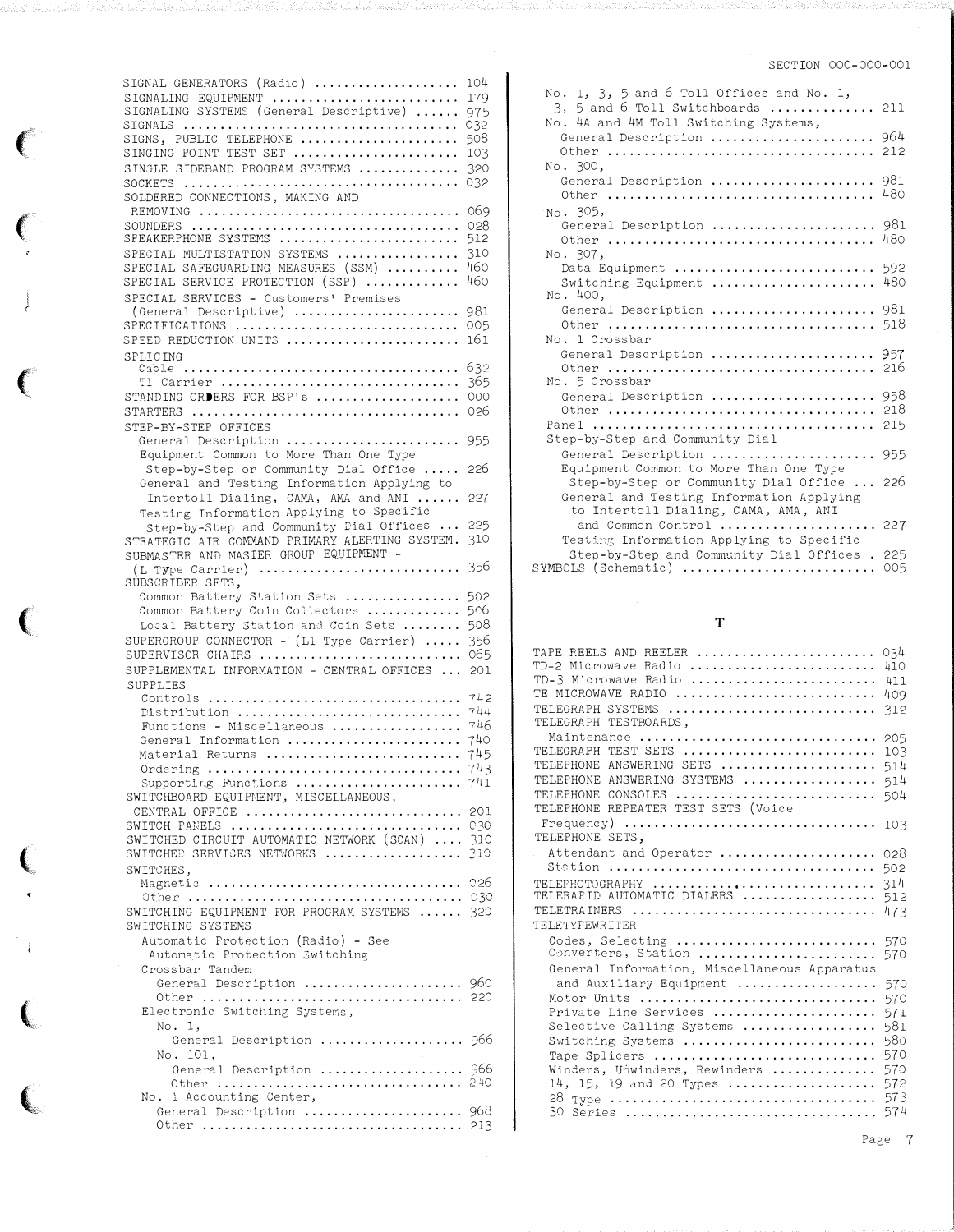| TELETYPEWRITER SWITCHBOARD NO. 6A  211<br>TELETYPEWRITER TEST SETS,                                                          |
|------------------------------------------------------------------------------------------------------------------------------|
| Data Application  107                                                                                                        |
| TELEVISION SYSTEMS,<br>A2 Video Transmission System and                                                                      |
| Associated Equipment Units  318<br>A2A Video Transmission System and                                                         |
| 318<br>Associated Equipment Units<br>641<br>Closed Circuit (Outside Plant)<br>Coaxial Cable Television Transmission          |
| Systems - RF Type<br>318<br>Descriptive Information - General<br>318                                                         |
| J44107 Television Operating Centers<br>and Associated Equipment Units<br>318<br>Local Video Channels and Services            |
| 318<br>408<br>Off-the-air Pick-up Receivers<br>Over-all Line-up of Video Facilities<br>318                                   |
| TELEVISION TEST SETS<br>103<br>461<br>TERMINAL BLOCKS                                                                        |
| TERMINAL EQUIPMENT COMPONENTS -<br>$(L$ Type Carrier)<br>356                                                                 |
| $(N, N1, N2, N3, O and ON Type Carriers) $<br>362<br>069<br>TERMINAL STRIPS (Distributing Frames)<br>631<br>TERMINALS, CABLE |
| TERMINATING ARRANGEMENTS - (J, K and<br>L Type Carrier)<br>356                                                               |
| TERMINATING SETS, 4-WIRE<br>332<br>TERMINATIONS, MAIN FRAMES<br>636                                                          |
| TEST CALLS-CREDITING CHARGES<br>010<br>TEST CONNECTIONS TO APPARATUS<br>069                                                  |
| TEST EQUIPMENT,<br>Common Usage - Maintenance, Selection and                                                                 |
| 100<br>Customer Equipment<br>105                                                                                             |
| Data Systems<br>107                                                                                                          |
| Outside Plant<br>106<br>105                                                                                                  |
| 104                                                                                                                          |
| 105<br>Stations<br>Switching Systems and Power - Maintenance,                                                                |
| Selection and Use<br>1C2                                                                                                     |
| $Telegraph$<br>103<br>Teletypewriter,                                                                                        |
| Data Application<br>107                                                                                                      |
| Other $\dots\dots\dots\dots\dots\dots\dots\dots\dots\dots\dots\dots\dots\dots$<br>103                                        |
| Transmission<br>103<br>TEST UNIT, 2A TOLL<br>103                                                                             |
| 412<br>TH MICROWAVE RADIO                                                                                                    |
| THERMISTORS<br>032                                                                                                           |
| 030                                                                                                                          |
| 030<br>TIMERS $\ldots \ldots \ldots \ldots \ldots \ldots \ldots \ldots \ldots \ldots \ldots \ldots$<br>TIME STAMP<br>030     |
| TIMING CIRCUITS<br>201                                                                                                       |
| TJ MICROWAVE RADIO<br>409                                                                                                    |
| TL MICROWAVE RADIO<br>409                                                                                                    |
|                                                                                                                              |
| TOLL CONFERENCE GROUPING CIRCUITS<br>332                                                                                     |
| TONE ALTERNATORS AND TONE MACHINES<br>155<br>TONE SUPPLY CIRCUITS<br>201                                                     |
| TOOLS                                                                                                                        |
| Catalogue Information<br>074<br>Common Usage - Maintenance, Selection and<br>075                                             |

| Station Equipment                                               | 080        |
|-----------------------------------------------------------------|------------|
| Switching Systems and Power - Maintenance,<br>Selection and Use | 076        |
| TOTALIZER,                                                      |            |
| General Description                                             | 951        |
|                                                                 | 201        |
| TRAFFIC MEASURING SETS                                          | 201        |
| TRAFFIC USAGE RECORDER.                                         |            |
| General Description                                             | 951        |
|                                                                 | 102        |
| TRANSFORMERS, STATION                                           | 501        |
| TRANSISTOR                                                      | 032        |
| TRANSLATOR<br>TRANSMISSION AND CIRCUIT ORDER TESTING            | 034        |
| TRANSMISSION MEASURING SETS                                     | 331<br>103 |
| TRANSMISSION SYSTEMS (General Descriptive)                      |            |
| TRANSMISSION ZONING, STATION                                    | 970<br>500 |
| TRANSMITTER TRANSFER UNIT - (Customer                           |            |
| Equipment)                                                      | 473        |
| TRANSMITTERS,                                                   |            |
|                                                                 | 028        |
| Speakerphone                                                    | 512        |
|                                                                 | 501        |
| TRIP RODS                                                       | 026        |
| TUBE COOLING SYSTEMS                                            | 161        |
| TWO-POINT PRIVATE LINE TELEPHONE CIRCUITS                       | 310        |
| TWX (Dial)                                                      | 591        |
| TWX AND DATA SYSTEMS (General Descriptive)                      | 972        |
| TWX SUBSCRIBER LINES (DIAL TWX)                                 | 314        |
| TYPE K BRANCHING ARRANGEMENTS FOR PROGRAM                       |            |
| SYSTEMS                                                         | 320        |
| TYPE L1 GROUP BRANCHING AND BRIDGING ARRANGE-                   |            |
| MENTS FOR PROGRAM SYSTEMS                                       | 320        |

u

UPKEEP WORK UNITS ............................ 015

#### v

| VACUUM TUBE MICROPHONIC NOISE TESTS  320                           |  |
|--------------------------------------------------------------------|--|
| VAULTS,                                                            |  |
| VENTILATING EQUIPMENT  161                                         |  |
| VENTILATORS, BOOTH  508                                            |  |
| VISUAL DELAY TEST SETS  104                                        |  |
| VOICE CONTROLLED SWITCH  463                                       |  |
| VOICE FREQUENCY TRANSMISSION MEASURING SETS  103                   |  |
| VOLUME INDICATORS  320<br>VOLUME LIMITER FOR SPECIAL SERVICES  310 |  |
|                                                                    |  |

'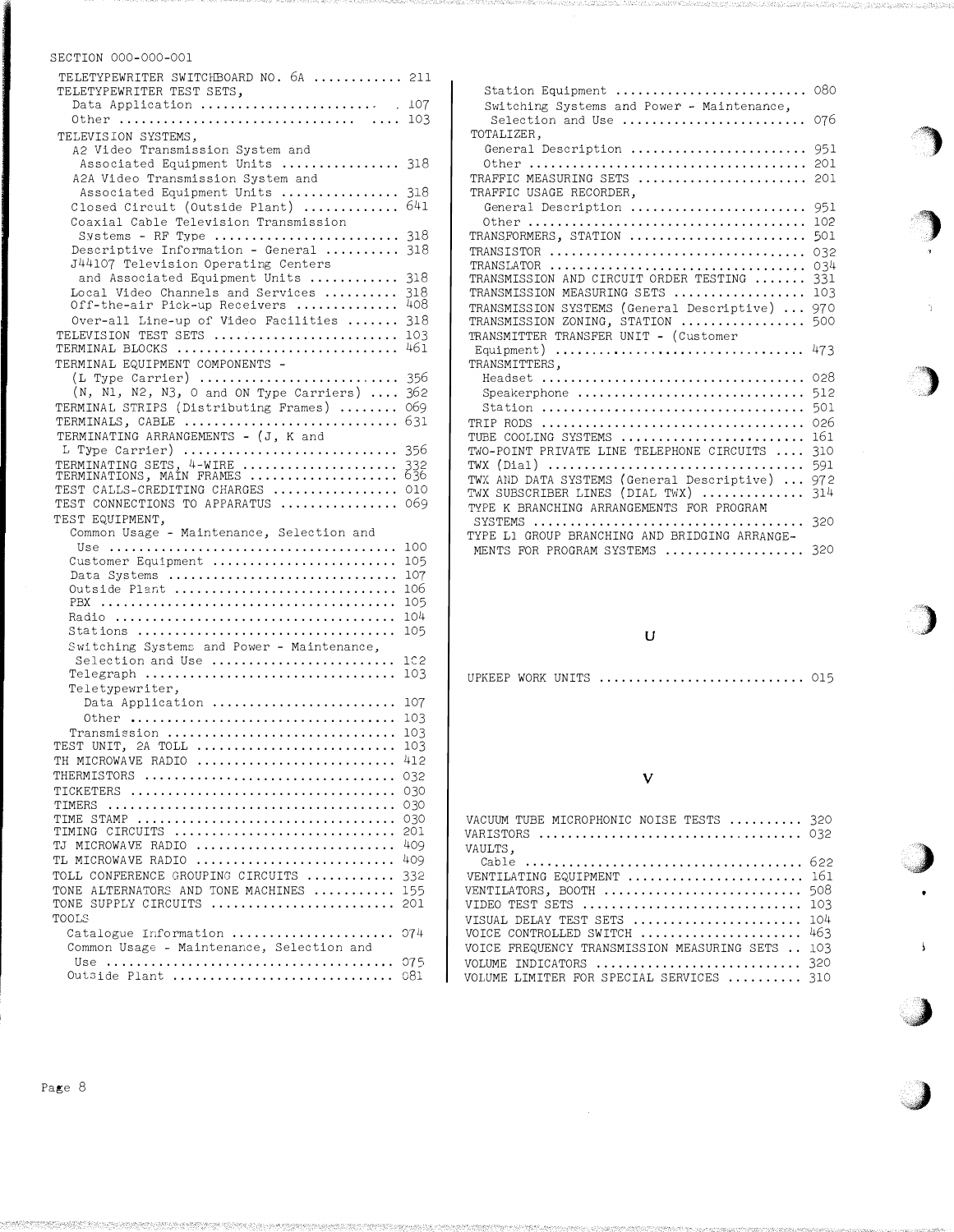$\mathbf{W}$ 

 $\big($ 

 $\mathbf{k}_i$  $\mathbf{C}$ 

€

 $\sim$ 

| WADS (WIDE AREA DATA SERVICE)  591<br>WAVEGUIDES<br>WESTERN UNTON CONTRACTS<br>WHEATSTONE BRIDGES<br>WIDE BAND DATA TRANSMISSION SYSTEM $314$<br>WIDE BAND LOOP REPEATER  314 | 069<br>161<br>312<br>100 |
|-------------------------------------------------------------------------------------------------------------------------------------------------------------------------------|--------------------------|
| WIRE.<br>Drop and Block  462<br>Multiple Line  624                                                                                                                            | 461                      |

| WIRE LINE ENTRANCE LINKS - (Radio and<br>Carrier Systems)  357<br>Type A - TD2 Radio Systems  357<br>- TJ Radio Systems  357<br>TL2 Radio Systems<br>357<br>TM1 Radio Systems<br>357<br>- Basic Message Connecting Link<br>357<br>Type B - TD2 Radio Systems  357<br>- TJ Radio Systems  357<br>Type $C$ - TD2 Radio and L1 Carrier<br>357<br>Type TH - Radio and Ll Carrier Facilities  357<br>Type TL - Radio Message Connecting Link<br>357<br>WIRED MUSIC CIRCUITS $\ldots \ldots \ldots \ldots \ldots \ldots \ldots$ 320 |  |
|-------------------------------------------------------------------------------------------------------------------------------------------------------------------------------------------------------------------------------------------------------------------------------------------------------------------------------------------------------------------------------------------------------------------------------------------------------------------------------------------------------------------------------|--|
| WIRING,                                                                                                                                                                                                                                                                                                                                                                                                                                                                                                                       |  |
| 461<br>Customer Equipment<br>462<br>Drop and Block (Outside Plant)<br>015<br>WORK UNITS<br>069<br>WRAPPED CONNECTIONS                                                                                                                                                                                                                                                                                                                                                                                                         |  |